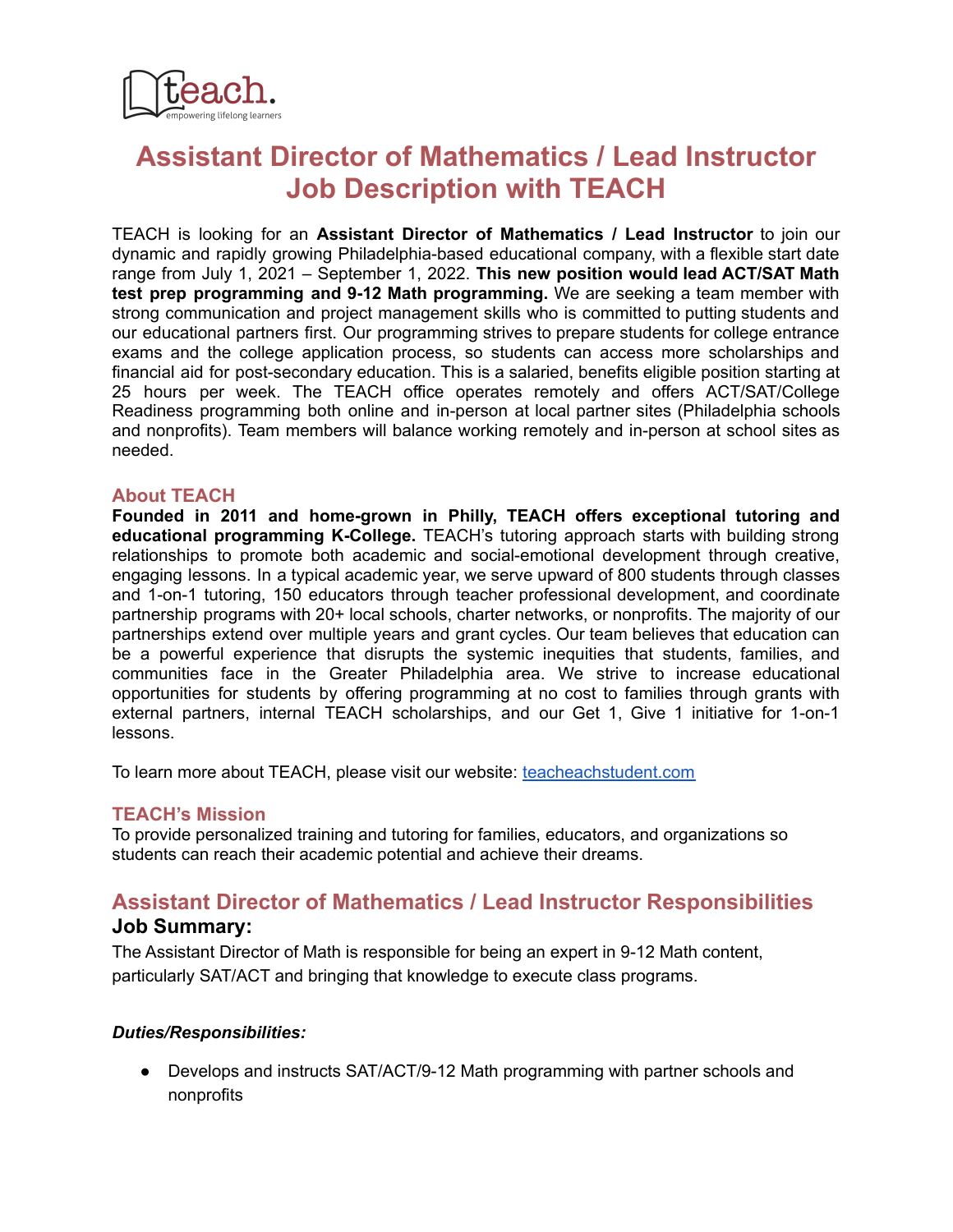- Manages and builds relationships with partner schools and non-profit organizations
- Develops content for and leads professional development sessions, internally and with partner organizations
- Participates in the sales process by researching potential partners and attending initial sales meetings
- Develops curriculum for test prep, 9-12 Math, and/or Math Keystone
- Participates in trainings of higher level ACT/SAT test prep strategies and other related topics to stay up-to-date with ever-changing college application requirements
- Conducts tutor observations and provides feedback on areas of strength and growth
- Coaches and mentors new-to-TEACH tutors
- Communicates regularly with Operations Specialist and Director of College Readiness
- Collaborates with the team in ongoing professional development, including the Science of Learning, Wellness, and anti-racism and anti-bias trainings, as well as internal audits for diversity, equity, and inclusion

# *Required Skills:*

- Strong written and verbal communication skills
- Proficiency in Microsoft Office and Google Suite
- Exceptional customer service skills and an ability to communicate with diverse clients
- An ability to prioritize while managing multiple projects simultaneously
- Willingness to travel to multiple school sites per week (personal vehicle or transit)
- This position offers some flexibility in work hours; however, applicants must be available two days a week during after-school hours (typically between 2:30-5:45 pm)
- Ability to complete federal and PA state background checks and clearances

## *Preferred Skills:*

- Previous knowledge or experience with ACT/SAT test prep and college readiness programming to counsel and support high school students, instructors, and families
- An interest in learning new educational software and technologies

## *Education and Experience:*

- Bachelor's degree, Master's Degree preferred
- 2-3 years of work experience required, preferably in a non-profit, small business, sales, or education setting
- Previous classroom teaching experience with high school or undergraduate students, at least 2 years preferred

# **Compensation and Benefits**

- A salaried position with competitive compensation beginning at 25 hours per week, with the opportunity for additional hours after the first year.
- Eligible for participation in the TEACH health insurance plan, or receive a monthly health insurance stipend of \$250 instead